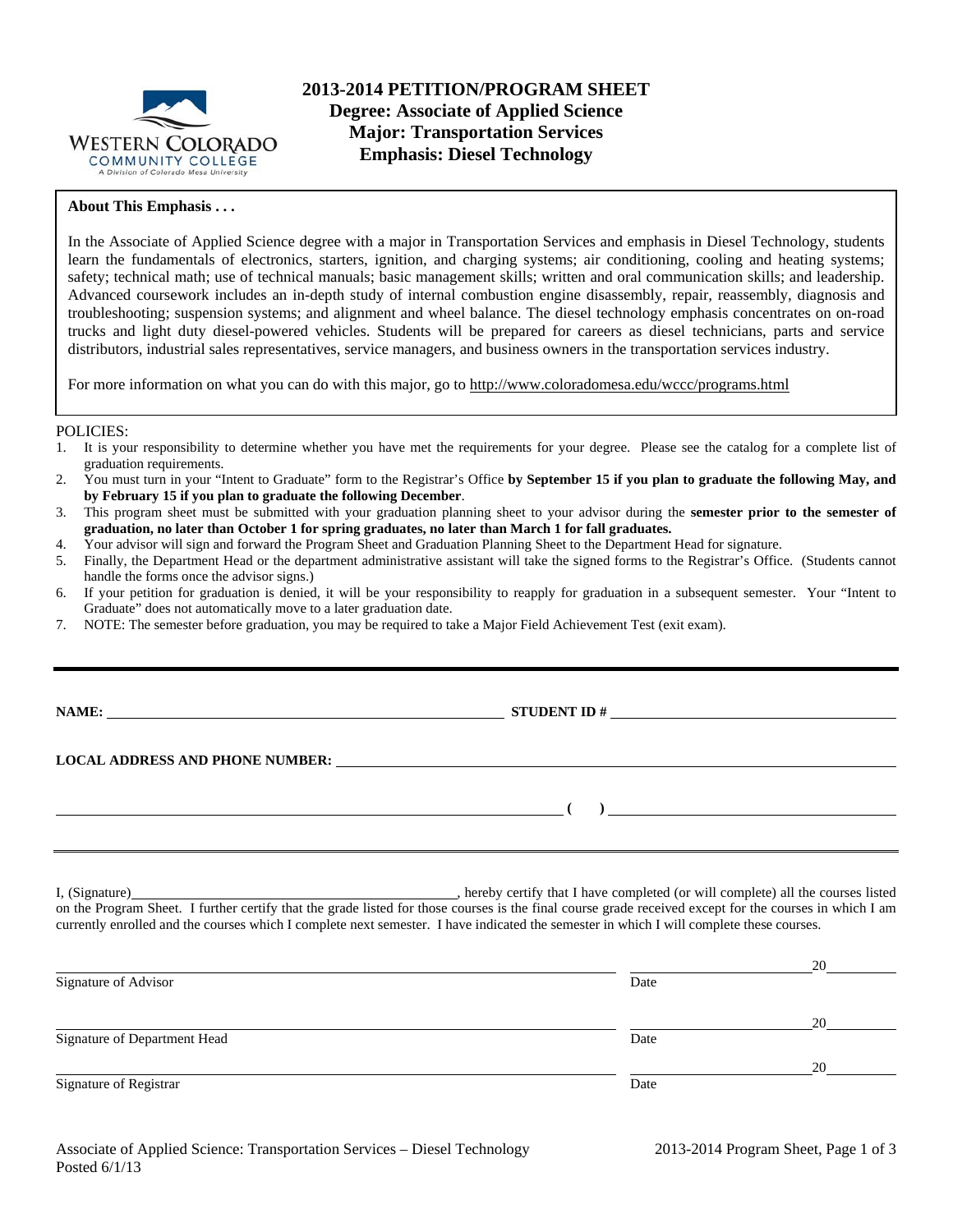### **Students should work closely with a faculty advisor when selecting and scheduling courses prior to registration.**

Degree Requirements:

- 69 semester hours total (A minimum of 16 taken at CMU in no fewer than two semesters).
- 2.00 cumulative GPA or higher in all CMU coursework and a "C" or better must be achieved in coursework toward major content area.
- Pre-collegiate courses (usually numbered below 100) cannot be used for graduation.
- A student must follow the CMU graduation requirements either from 1) the program sheet for the major in effect at the time the student officially declares a major; or 2) a program sheet for the major approved for a year subsequent to the year during which the student officially declares the major and is approved for the student by the department head. Because a program may have requirements specific to the degree, the student should check with the faculty advisor for additional criteria. It is the student's responsibility to be aware of, and follow, all requirements for the degree being pursued. Any exceptions or substitutions must be approved by the student's faculty advisor and Department Head.
- When filling out the program sheet a course can be used only once.
- See the "Undergraduate Graduation Requirements" in the catalog for additional graduation information.

**GENERAL EDUCATION REQUIREMENTS** (Minimum 15 semester hours) See the current catalog for a list of courses that fulfill the requirements below. If a course is on the general education list of options and a requirement for your major, you must use it to fulfill the major requirement and make a different selection within the general education requirement.

| Course No Title                                                                                                                                          |   | Sem.hrs Grade Term/Trns |  |  |  |  |
|----------------------------------------------------------------------------------------------------------------------------------------------------------|---|-------------------------|--|--|--|--|
| <b>Communication</b> (6 semester hours)                                                                                                                  |   |                         |  |  |  |  |
| <b>ENGL 111 English Composition</b>                                                                                                                      | 3 | ____ ______             |  |  |  |  |
| <b>ENGL 112 English Composition</b>                                                                                                                      | 3 |                         |  |  |  |  |
| $-OR-$                                                                                                                                                   |   |                         |  |  |  |  |
| <b>ENGL 111 English Composition and</b>                                                                                                                  | 3 |                         |  |  |  |  |
| SPCH 101 Interpersonal Communication or                                                                                                                  | 3 |                         |  |  |  |  |
| SPCH 102 Speechmaking                                                                                                                                    | 3 |                         |  |  |  |  |
| <b>Mathematics: MATH 107 Career Mathematics or higher (Minimum</b><br>3 semester hours)                                                                  | 3 |                         |  |  |  |  |
| Social Science, Natural Science, Fine Arts or Humanities, Fine Arts,<br>or Humanities or Selected Applied Studies Courses* (Minimum 6<br>semester hours) |   |                         |  |  |  |  |
|                                                                                                                                                          |   |                         |  |  |  |  |
|                                                                                                                                                          |   |                         |  |  |  |  |
| *Please see your advisor for requirements specific to this program.                                                                                      |   |                         |  |  |  |  |

#### **Choose 29 semester hours from:**

TSTA 245 Manual Drive Trains (4) TSTA 275 Alignment and Suspension Service (3) TSTA 267 Body and Chassis Conrols (2) TSTA 287 Engine Performance and Emissions 2) TSTA 289 Alternative Fueled Vehicles (2) TSTD 177Air Systems Repair and Service (2) TSTD 215 Diesel Engine Reconditioning (5) TSTD 265 Diesel Engine Controls (3) TSTD 275 Heavy Duty Suspension (2) WELD 151 Introduction to Welding (3)

Course No Title Sem.hrs Grade Term/Trns

#### **OTHER LOWER DIVISION REQUIREMENTS**

**Wellness** (2 semester hours) KINE 100 Health and Wellness 1 KINA  $1 \qquad \qquad$   $1 \qquad \qquad$ 

### **ASSOCIATE OF APPLIED SCIENCE: TRANSPORTATION SERVICES – DIESEL TECHNOLOGY COURSE REQUIREMENTS**

(52 semester hours)

| <b>Required Courses:</b> (23 semester hours) |                                        |   |  |  |  |
|----------------------------------------------|----------------------------------------|---|--|--|--|
| <b>TSTC 100</b>                              | Intro to Transportation Services 1     |   |  |  |  |
| <b>TSTC 101</b>                              | Vehicle Service and Inspection 2       |   |  |  |  |
| <b>TSTC 110</b>                              | <b>Engine Fundamentals</b>             |   |  |  |  |
| <b>TSTC 130</b>                              | Electrical Fundamentals                |   |  |  |  |
| <b>TSTC 140</b>                              | Drive Train Fundamentals               |   |  |  |  |
| <b>TSTC 160</b>                              | <b>Electronic Control Systems</b>      | 2 |  |  |  |
| <b>TSTC 170</b>                              | <b>Chassis Fundamentals</b>            |   |  |  |  |
| <b>TSTC 171</b>                              | <b>Brake System Fundamentals</b>       | 2 |  |  |  |
| <b>TSTC 180</b>                              | <b>Fuel System Fundamentals</b>        |   |  |  |  |
| <b>TSTC 190</b>                              | Climate Control Fundamentals           |   |  |  |  |
| <b>TSTG 120</b>                              | <b>Industrial Safety Practices</b>     | 3 |  |  |  |
| <b>TSTG 150</b>                              | <b>Fluid Power</b>                     |   |  |  |  |
| TSTG220                                      | <b>Industry Employment Practices 3</b> |   |  |  |  |

#### **Choose 29 credit hours from list below.**

|  | ÷                        |                          |  |
|--|--------------------------|--------------------------|--|
|  | $\overline{\phantom{0}}$ |                          |  |
|  | $\overline{\phantom{a}}$ |                          |  |
|  |                          |                          |  |
|  | ___                      |                          |  |
|  | _ _                      |                          |  |
|  |                          |                          |  |
|  | $\sim$                   |                          |  |
|  | ÷.                       | $\overline{\phantom{0}}$ |  |
|  | __                       |                          |  |
|  | __                       |                          |  |
|  | $\overline{\phantom{0}}$ |                          |  |
|  |                          |                          |  |
|  |                          |                          |  |

TSTD 285 Diesel Fuel Injection (2) TSTG 115 Gas Engine Reconditioning (4) TSTG 135 Electrical Component Repair (2) TSTG 140 Job Shop (4) TSTG 170 Practical Application (4) TSTG 175 Hydraulic Brake Service (2) TSTG 195 Climate Control Service (2) TSTG 240 Advanced Job Shop (4) TSTG270AdvancedPracticalApplications(4)